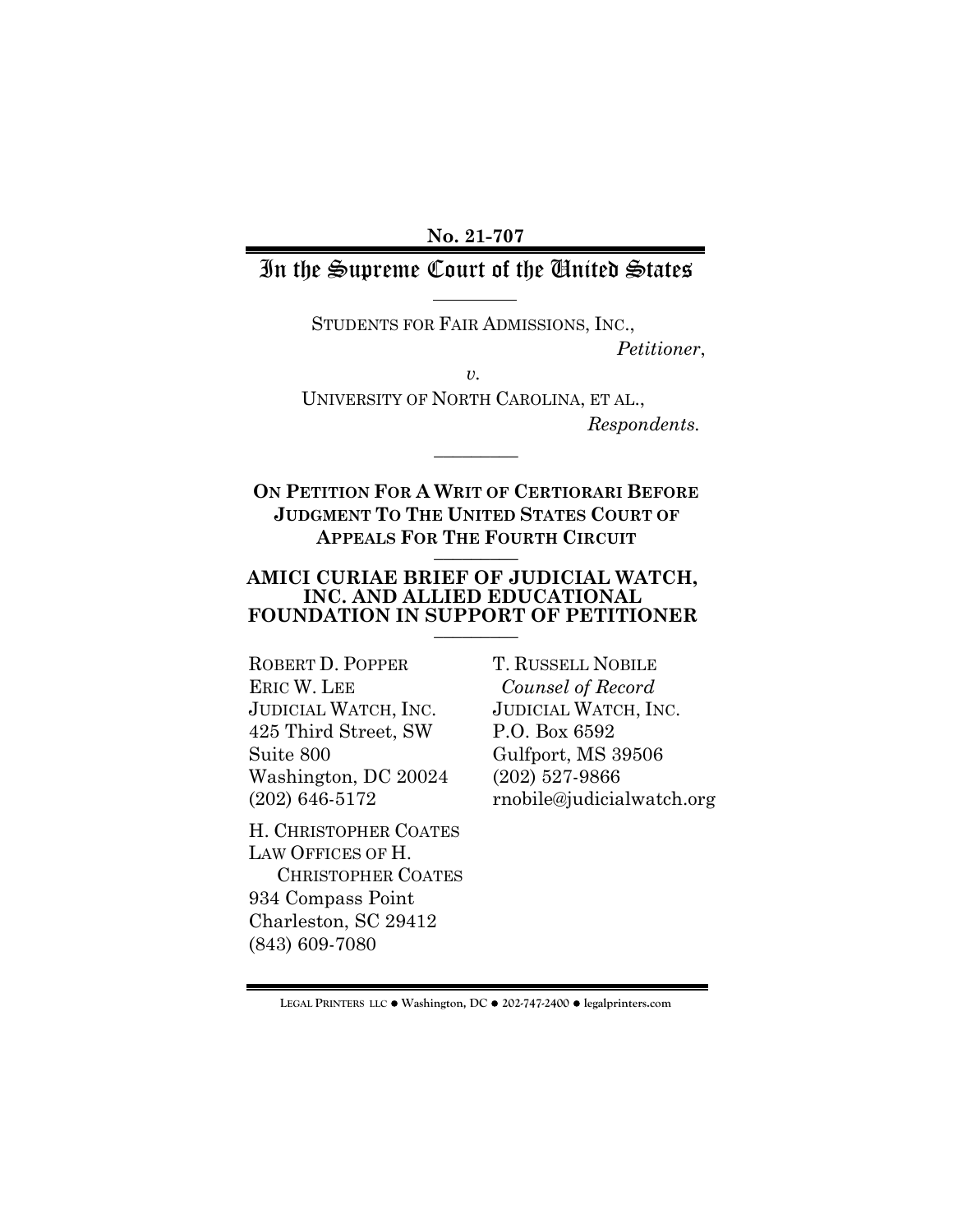# **TABLE OF CONTENTS**

i

| <b>IDENTITY AND INTERESTS</b>                                                                                                                                                   |
|---------------------------------------------------------------------------------------------------------------------------------------------------------------------------------|
|                                                                                                                                                                                 |
|                                                                                                                                                                                 |
| $I_{\cdot}$<br>Prior Equal Protection Rulings Upholding<br>Racial Classifications Have Not Stood The                                                                            |
| II.<br>Universities And Courts Have Struggled<br>For Forty-Three Years To Reconcile This<br>Court's Fractured Precedent On Race-<br>Based Admission Programs7                   |
| III.<br>The Conflict And Ambiguity<br>Given<br>Produced By The Bakke Line Of Cases, This<br>Court Should Grant Certiorari To Consider<br>Whether It Should Reverse This Line Of |
|                                                                                                                                                                                 |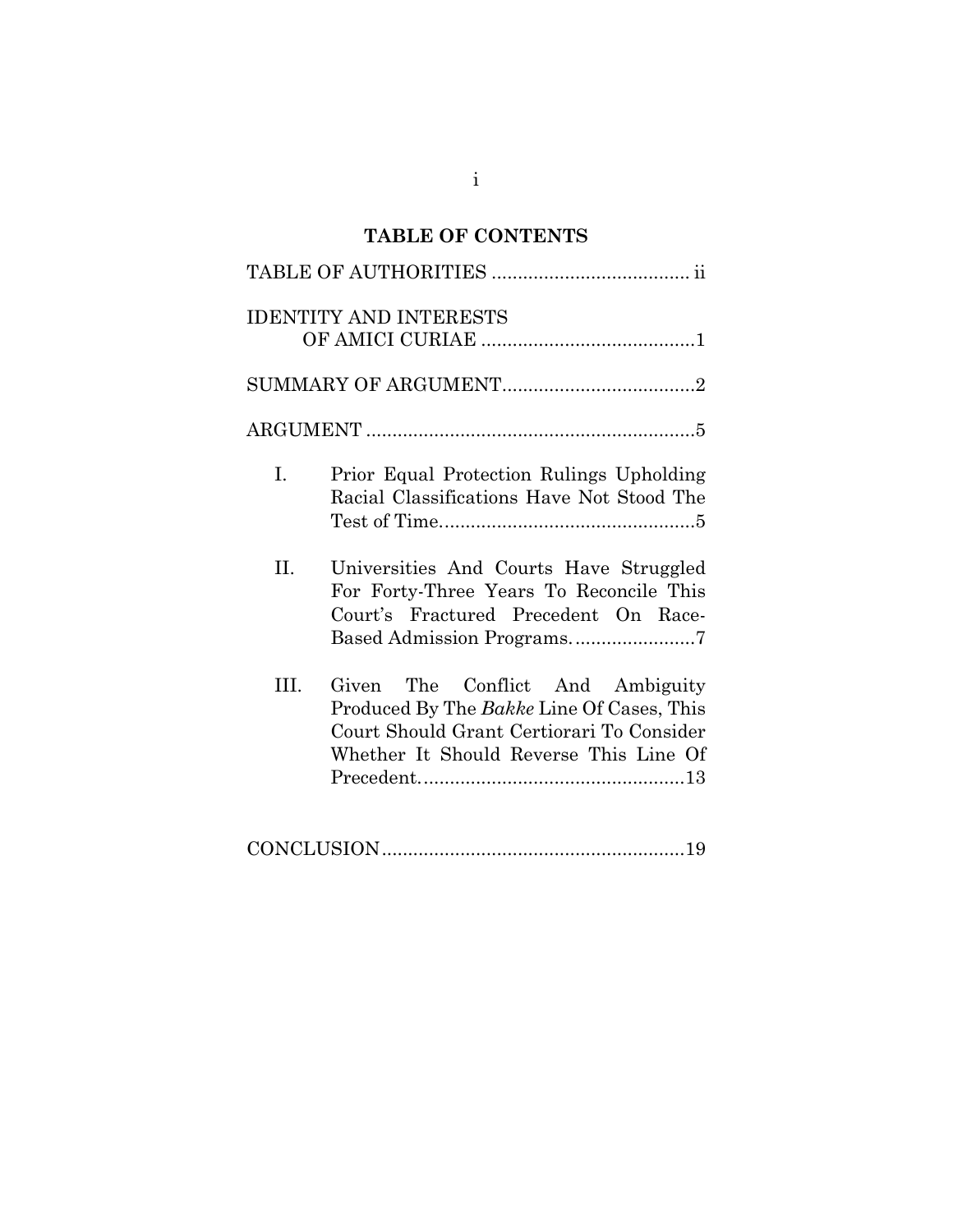# **TABLE OF AUTHORITIES**

# **Cases Page(s)**

| Adarand Contractors, Inc. v. Pena, |
|------------------------------------|
| Brown v. Board of Education,       |
| Fisher v. Univ. of Tex.,           |
| Fisher v. Univ. of Tex.,           |
| Gratz v. Bollinger,                |
| Grutter v. Bollinger,              |
| Hirabayashi v. United States,      |
| Korematsu v. United States,        |
| Miller v. Johnson,                 |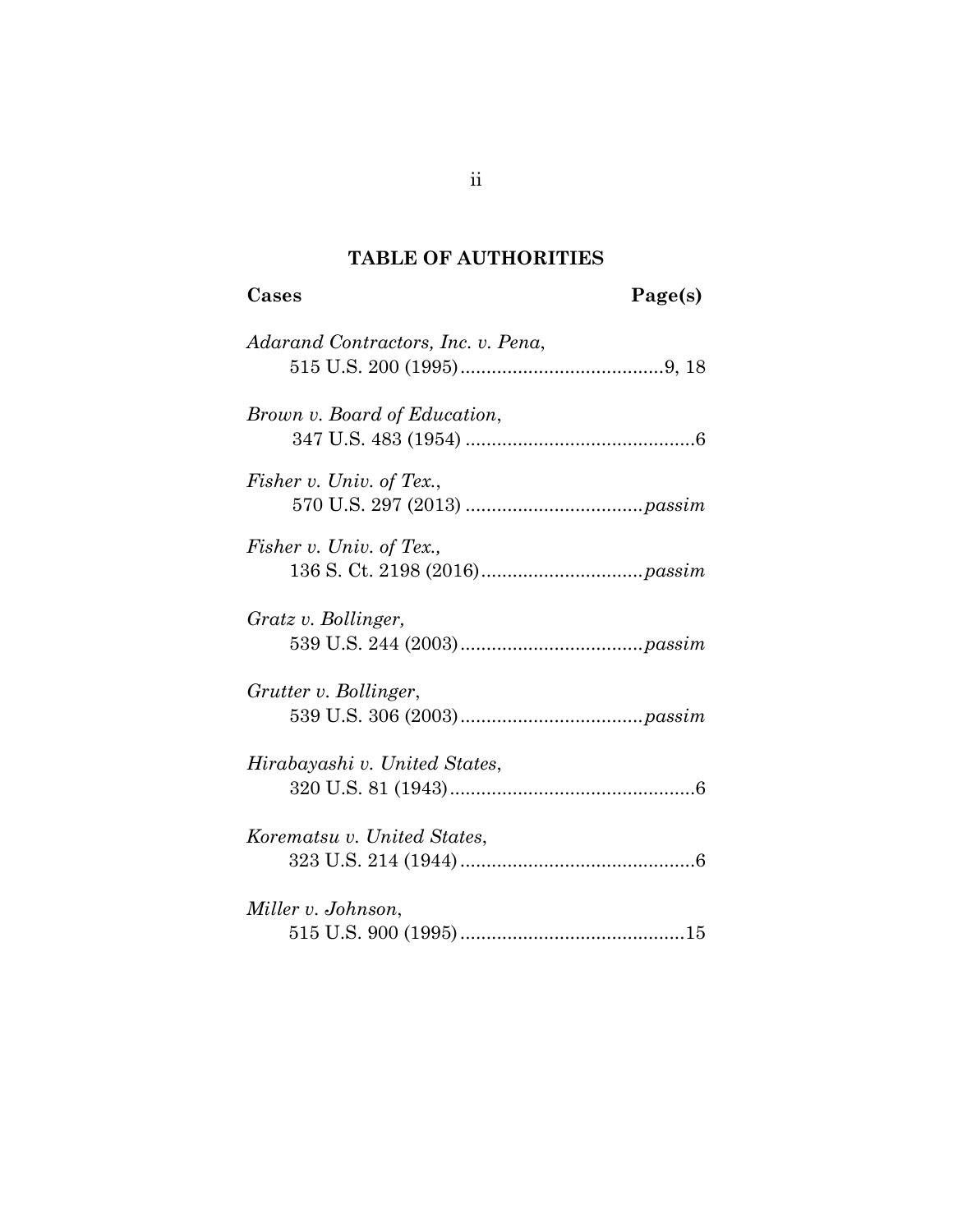| Parents Involved in Cnty. Sch. v. Seattle       |
|-------------------------------------------------|
| Plessy v. Ferguson,                             |
| Regents of Univ. of Cal. v. Bakke,              |
| Richmond v. J. A. Croson Co.,                   |
| Schuette v. Coal. to Defend Affirmative Action, |
|                                                 |
| <b>Constitutional Provisions and Statutes</b>   |
|                                                 |

42 U.S.C. § 2000d........................................................ 2

*University and Undermine Our* Culture

*How Race and Gender Pampering Corrupt the* 

(New York: St. Martin's Press, 2018) ............ 10

Heather Mac Donald, *The Diversity Delusion:* 

**Other Authorities**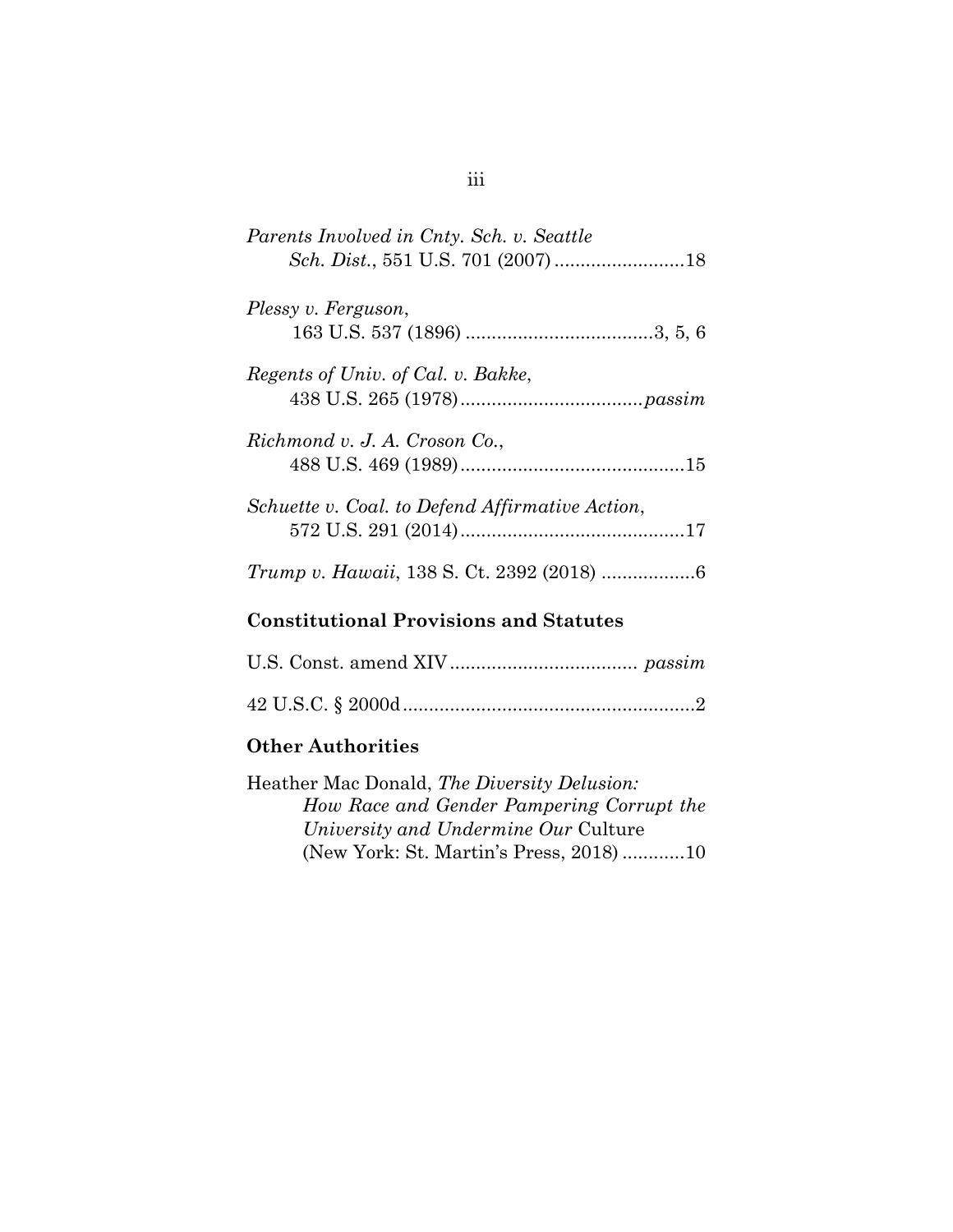#### **IDENTITY AND INTERESTS OF AMICI CURIAE[1](#page-4-0)**

Judicial Watch, Inc. ("Judicial Watch") is a non-partisan, public interest organization headquartered in Washington, D.C. Founded in 1994, Judicial Watch seeks to promote accountability, transparency and integrity in government, and fidelity to the rule of law. Judicial Watch files amicus curiae briefs in cases involving issues it believes are of public importance, including cases involving race-based affirmative action programs in higher education. *See*, *e.g.*, Brief of Amicus Curiae Judicial Watch, Inc. and Allied Educational Foundation in Support of Petitioner in the Supreme Court of the United States, *Students for Fair Admissions, Inc. v. President and Fellows of Harvard College,* No. 20-1199; and Brief of Amici Curiae Judicial Watch, Inc. and Allied Educational Foundation in Support of Petitioner, *Fisher v. Univ. of Tx. at Austin*, 136 S. Ct. 2198 (2016) (No. 14-981).

The Allied Educational Foundation ("AEF") is a nonprofit charitable and educational foundation based in Englewood, New Jersey. Founded in 1964, AEF is dedicated to promoting education in diverse areas of study. AEF regularly files amicus curiae briefs as a means to advance its purpose and has

<span id="page-4-0"></span><sup>1</sup> Amici state that no counsel for a party to this case authored this brief in whole or in part; and no person or entity, other than amici and their counsel, made a monetary contribution intended to fund the preparation and submission of this brief. Amici sought and obtained the consent of all parties to the filing of this amici curiae brief.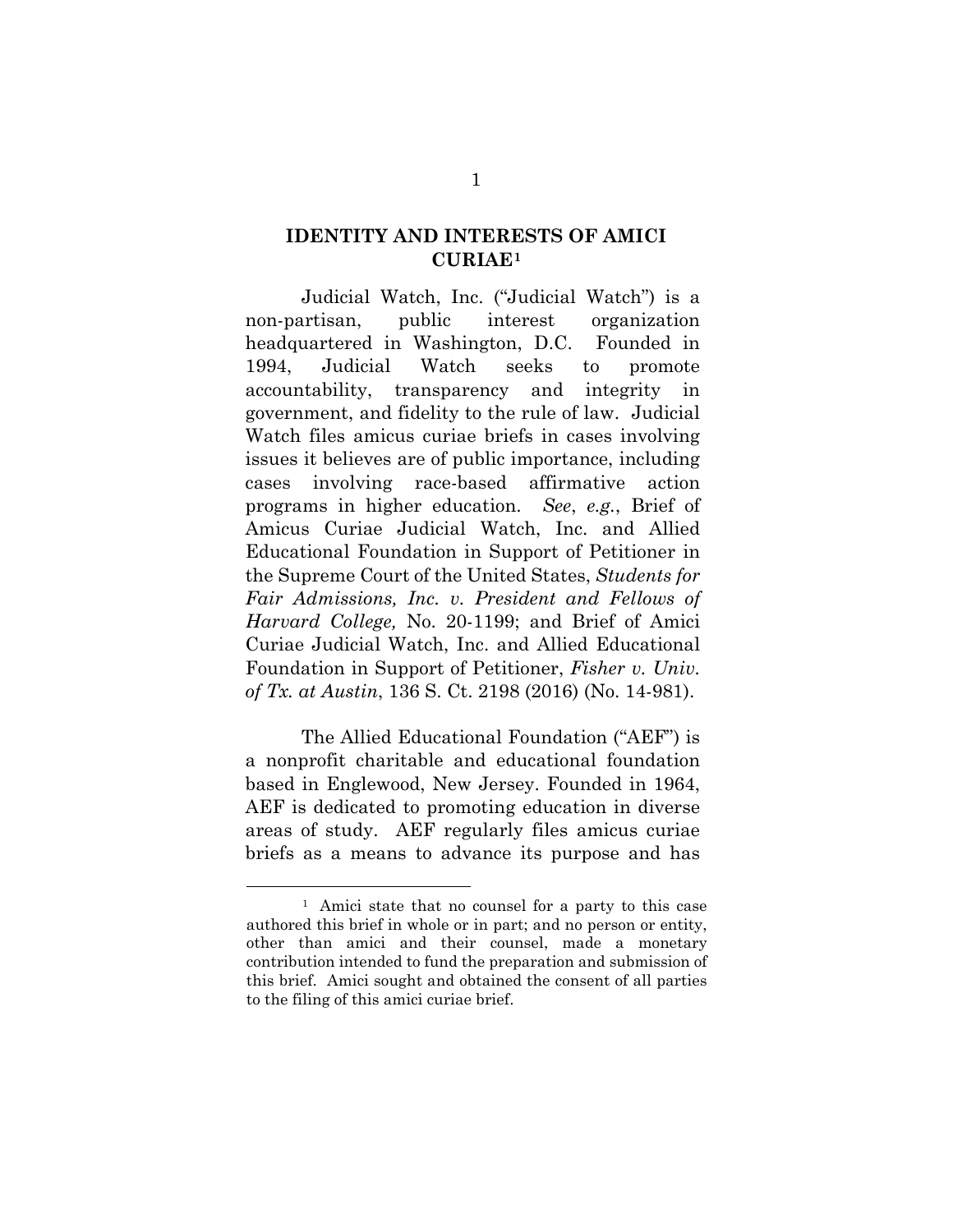appeared as an amicus curiae in this Court on many occasions.

 Amici has an interest in jurisprudence concerning race-based education policies, particularly as they relate to the Fourteenth Amendment's Equal Protection Clause. Amici believe race-based criteria for university admission are antithetical to the Fourteenth Amendment and fundamentally at odds with text of the Equal Protection Clause. Amici respectfully submit this case presents an excellent opportunity to address the fundamental problems with this Court's Equal Protection jurisprudence.

 Amici respectfully request this Court grant Petitioner's Writ of Certiorari Before Judgment to the United States Court of Appeals for the Fourth Circuit.

#### **SUMMARY OF ARGUMENT**

 In this case Petitioner Students for Fair Admissions ("SFFA") filed suit against the University of North Carolina and other defendants in 2014 under 42 U.S.C. §§ 1981, 1983, alleging that the University's use of race in its undergraduate admissions process violates the Equal Protection Clause of the Fourteenth Amendment to the United States Constitution and Title VI of the Civil Rights Act of 1964, 42 U.S.C. § 2000d et seq. ("Title VI"). Therein it alleged that UNC's admissions process incorporated impermissible racial considerations violating the Equal Protection Clause.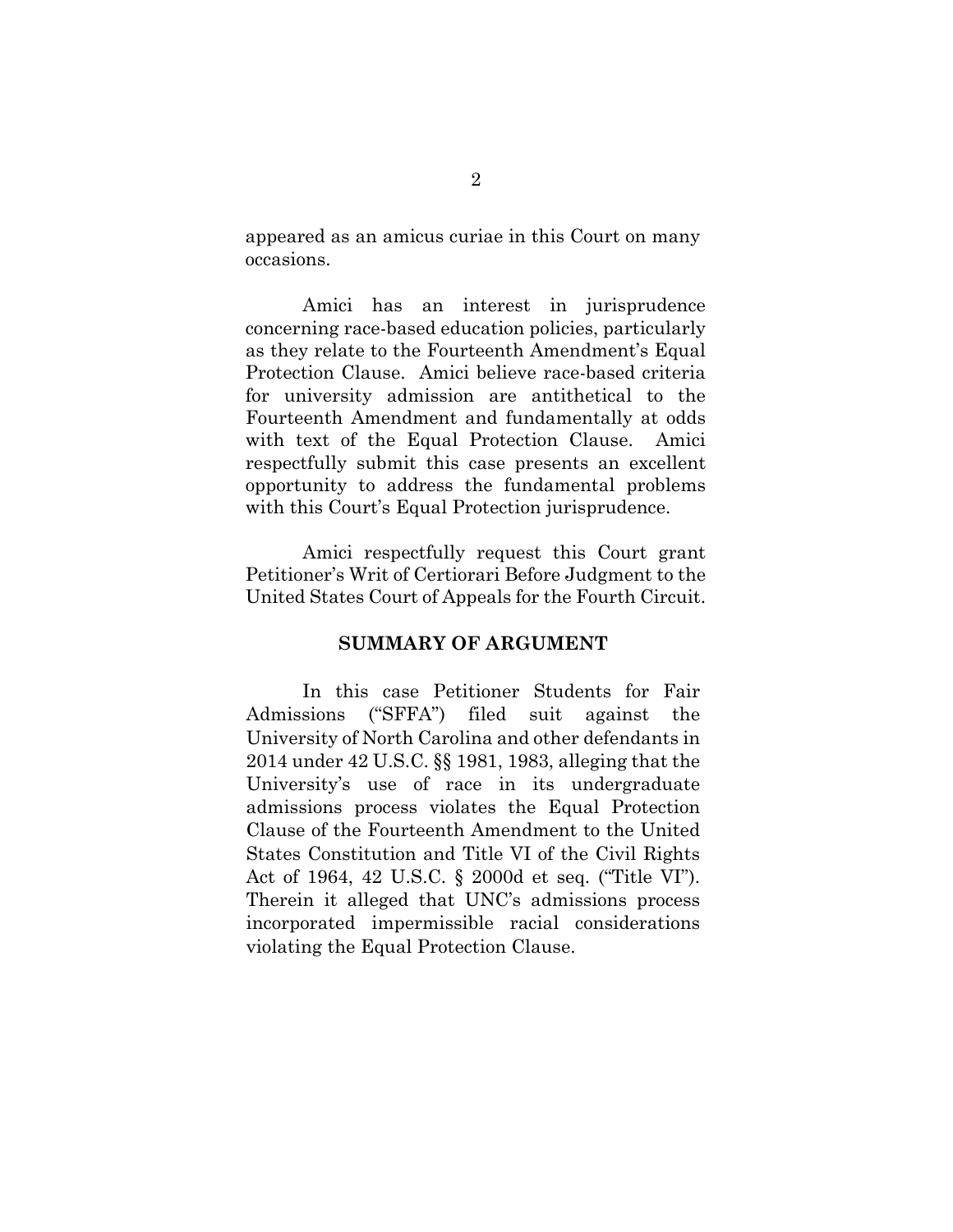Amici first note that, in past landmark cases where this Court ruled that racial classifications did not violate the Equal Protection Clause of the Fourteenth Amendment, this Court determined later that such rulings were in error and reversed them. *See*, *e.g.*, *Plessy v. Ferguson*, 163 U.S. 537 (1896).

 Race-based admissions programs for higher education have been the subject of this Court's attention in five major cases in the last 43 years. *See Regents of Univ. of Cal. v. Bakke*, 438 U.S. 265 (1978); *Gratz v. Bollinger*, 539 U.S. 244 (2003); *Grutter v. Bollinger*, 539 U.S. 306 (2003); *Fisher v. Univ. of Tex.*, 570 U.S. 297 (2013) (*Fisher I*); and *Fisher v. Univ. of Tex*., 136 S. Ct. 2198 (2016) (*Fisher II*).[2](#page-6-0) In each of these cases, this Court has grappled with the issue of whether the Equal Protection Clause allows schools of higher learning to take race into account in admissions decisions and, if so, what test(s) were applicable for identifying permissible race-conscious decision making.

These rulings have generated numerous opinions, pluralities, concurrences, and dissents, many of which conflict in fundamental and significant ways. These decisions achieved little consensus regarding whether race-based admissions programs can be implemented without violating equal protection principles and have not provided a workable construct for the lower courts and school

<span id="page-6-0"></span><sup>2</sup> These five cases, which address the constitutionality of race-based school admissions programs in higher education, are referred to throughout this brief as the "*Bakke* line of cases."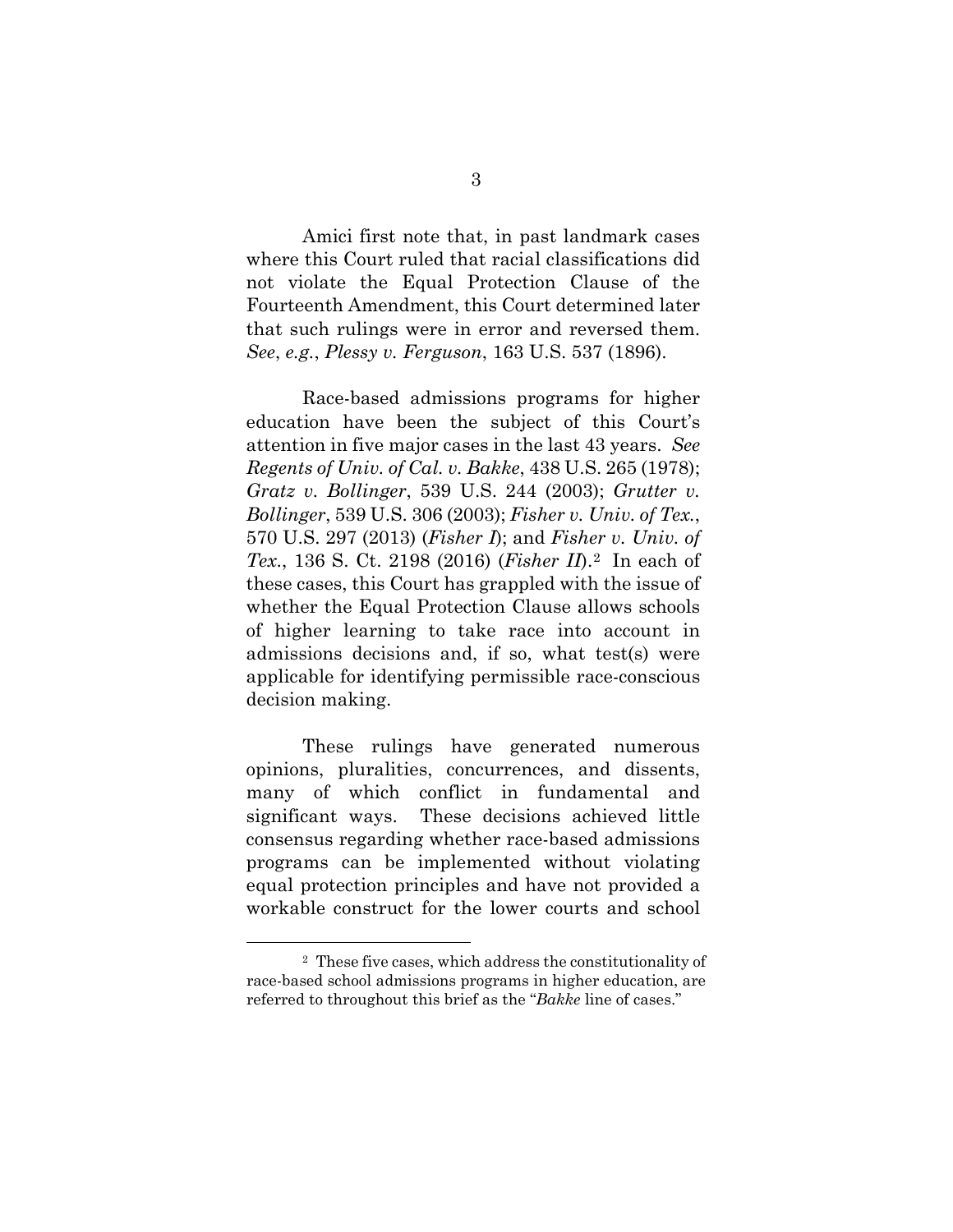officials in reviewing and implementing race-based admissions programs. The *Bakke* line of cases' use of the strict scrutiny test has not meaningfully assisted courts and schools in identifying admissions programs that are constitutionally impermissible. Instead, encouraged by the possibility of meeting the strict scrutiny standard under that line of cases, schools have camouflaged, or been less than candid, about their desire to simply increase their number of minority students, as Justice Ginsburg predicted they might. *Gratz*, 539 U.S. at 305 (Ginsburg, J., dissenting) (affirmative action will be achieved "through winks, nods, and disguises"). This Court should grant Petitioner's writ of certiorari to reconsider whether race-based admissions programs should ever be permitted – and not simply to try (again) to adjust the strict scrutiny standard in a way that permits such programs.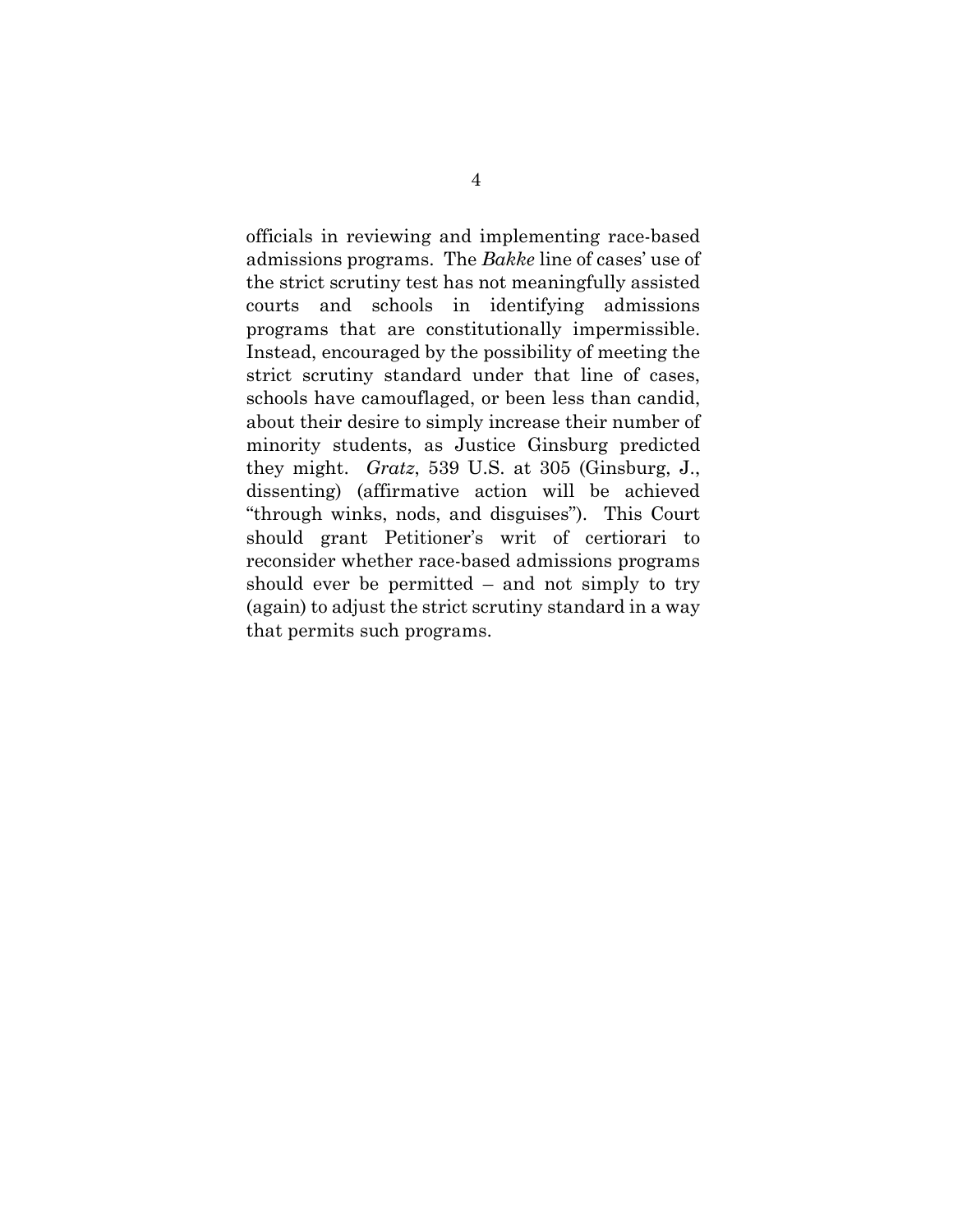#### **ARGUMENT**

#### **I. Prior Equal Protection Rulings Upholding Racial Classifications Have Not Stood The Test of Time.**

Rulings by this Court allowing individuals to be treated differently based on race under the Equal Protection Clause have been wrongfully decided. Amici respectfully submit that three such cases account for some of the most famous missteps in this Court's jurisprudence. These rulings show the troubling outcomes that spring from judiciallycreated exceptions to the Equal Protection Clause's strict prohibition against racial classifications.

In *Plessy v. Ferguson*, 163 U.S. 537 (1896), the Court upheld a Louisiana law that required railroads to "provide equal but separate accommodations for the white, and colored races." *Id.* at 540. The Court reasoned that the "object of the [Fourteenth] amendment" was to enforce the equality of the two races before the law, "but in the nature of things it could not have been intended to abolish distinctions based upon color," or to require "the commingling of the two races." [3](#page-8-0) *Id.* at 544. *Plessy*'s "separate but equal doctrine" was in effect for 58 years, paving the

<span id="page-8-0"></span><sup>3</sup> Only one justice dissented in *Plessy*, stating that upholding the constitutionality of such racial segregation laws "will encourage the belief that it is possible . . . to defeat the beneficent purposes" of the Equal Protection Clause and warning that those laws would "permit the seeds of race hate to be planted under the sanction of law." 163 U.S. at 560 (Harlan, J., dissenting).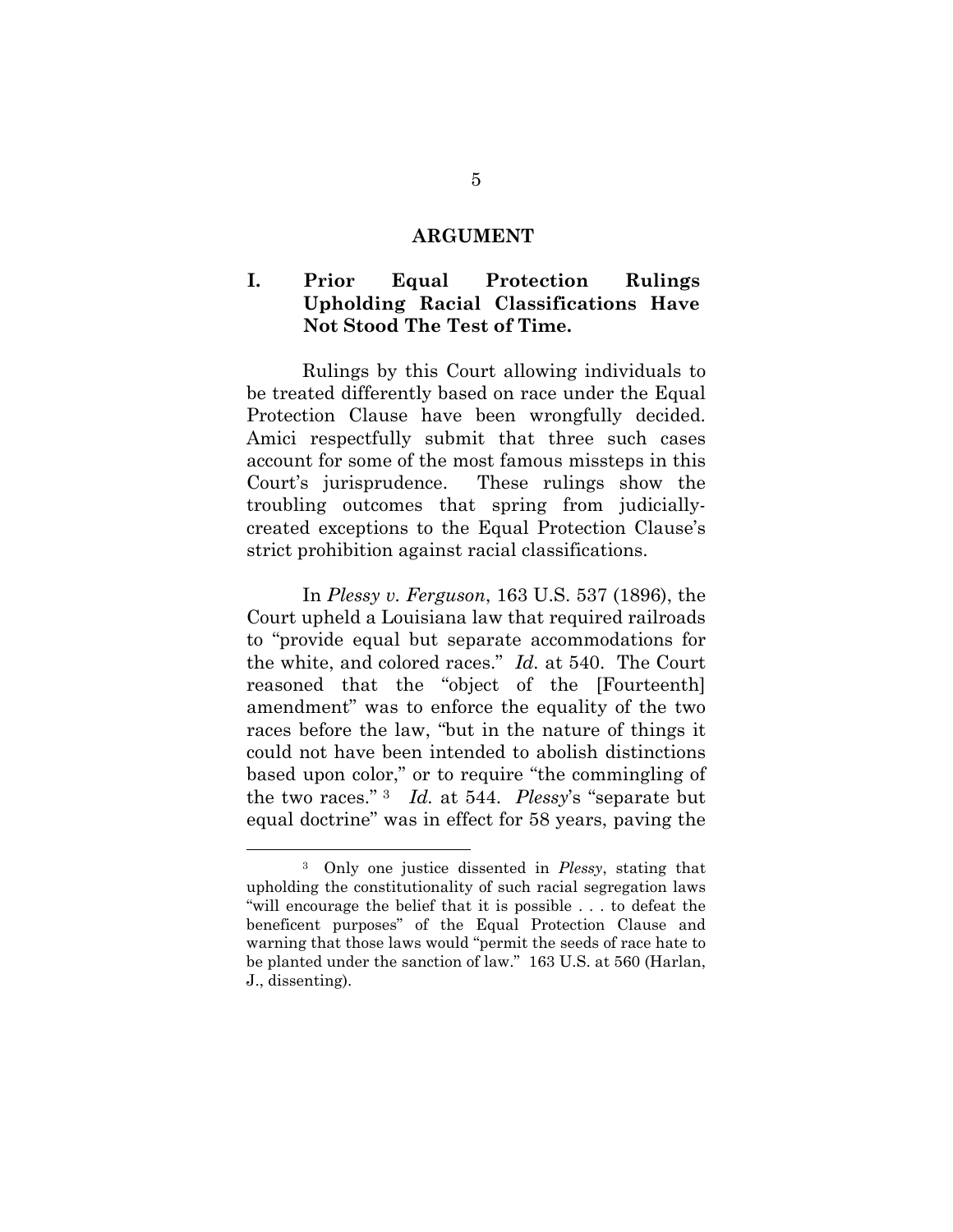way for countless segregationist laws and delaying integration. By the time the Court finally rejected *Plessy* in *Brown v. Board of Education*, 347 U.S. 483, 495 (1954), there had already been immeasurable damage to the very concept of equal protection under the law.

Two other decisions affirming dubious racial classifications involved Japanese Americans. In *Korematsu v. United States*, 323 U.S. 214 (1944), a U.S. citizen of Japanese descent was convicted of remaining in a military area from which all Japanese Americans had been excluded. *Id.* at 215-16. Relying on *Hirabayashi v. United States*, 320 U.S. 81 (1943), which approved a curfew order applying to those of Japanese ancestry, the Court reasoned that "exclusion from a threatened area, no less than curfew, has a definite and close relationship to the prevention of espionage and sabotage." *Korematsu*, 323 U.S. at 218. The majority in *Korematsu* ruled that the race-based program had to satisfy strict scrutiny but concluded that wartime national security needs were sufficient justifications to support a racebased confinement of U.S. citizens. *Id*. at 223-24. Like *Plessy*, these two cases have not withstood the test of time. *See Trump v. Hawaii*, 138 S. Ct. 2392, 2423 (2018) (overruling *Korematsu*).

In each of these infamous rulings, the Court determined that the racial classification did not violate the Equal Protection Clause and that the government had justified its disparate treatment under the strict scrutiny test. And, in the case of *Plessy* and *Korematsu*, decades later the Court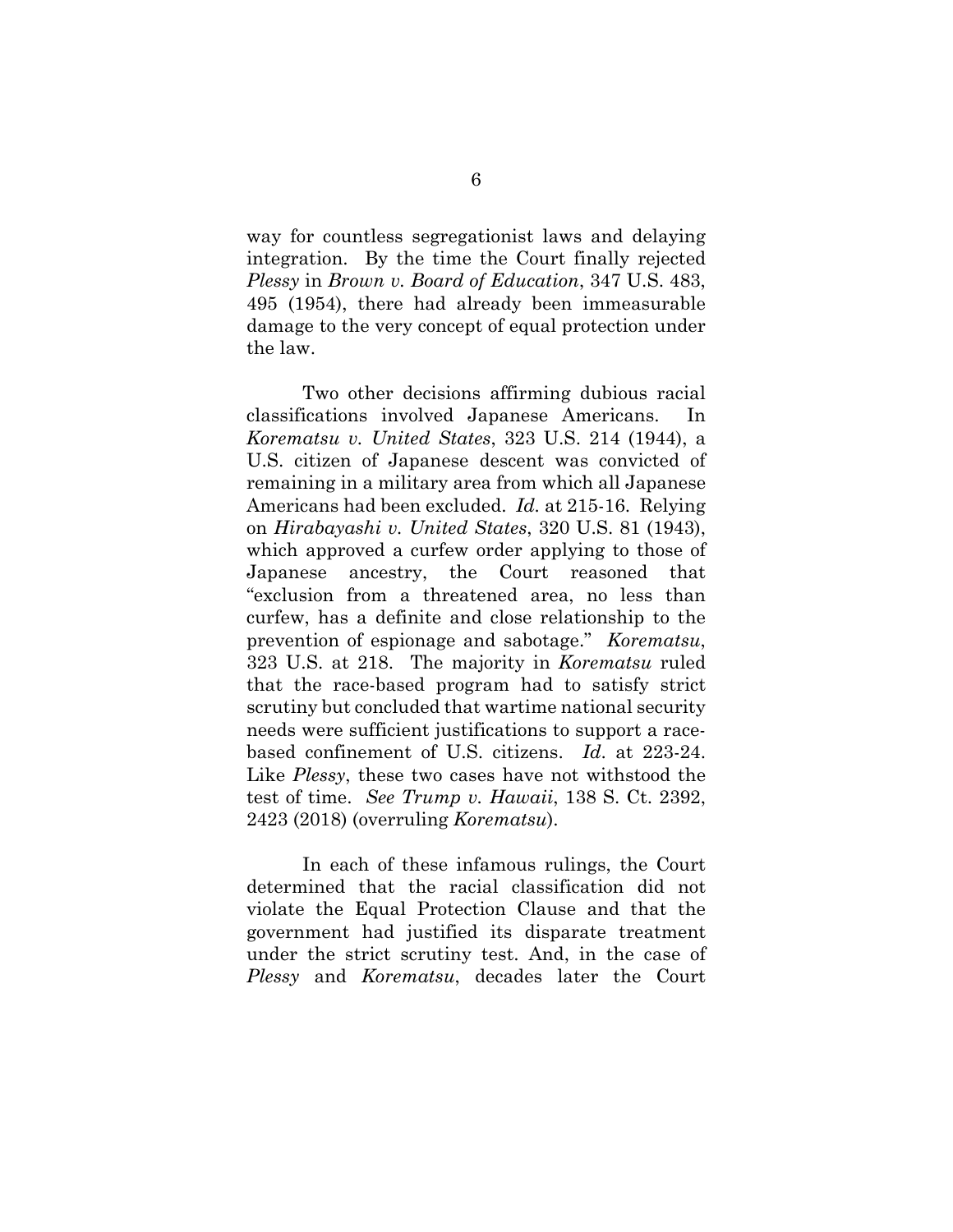famously reversed its earlier decisions upholding racial classifications. Certiorari is necessary in the instant case so the Court can again reconsider earlier rulings that sanctioned racial classifications under the Equal Protection Clause.

### **II. Universities And Courts Have Struggled For Forty-Three Years To Reconcile This Court's Fractured Precedent On Race-Based Admission Programs.**

Consisting of five rulings, totaling 26 separate opinions, the *Bakke* line of cases has failed to provide clear guidance about what constitutes permissible racial considerations in higher education admissions. Indeed, over the years each new addition to the line of cases is a tacit acknowledgment of the difficulty in determining what constitutes a constitutionally permissible admissions program. The inconsistent rationale in each separate opinion has only compounded this problem. The difficulty reconciling the holdings from *Bakke* and its progeny is obvious: No constitutional method has been found that would resolve the conflict between *Bakke*'s permissible racial classifications and the Equal Protection Clause's prohibition against such classifications.

The *Bakke* line of cases was born 43 years ago in a state of confusion arising from conflicting opinions on the issue of whether, and to what extent, race or ethnicity may be considered in higher education admissions. In *Bakke*, this Court addressed the constitutionality of a university admissions program that used race to increase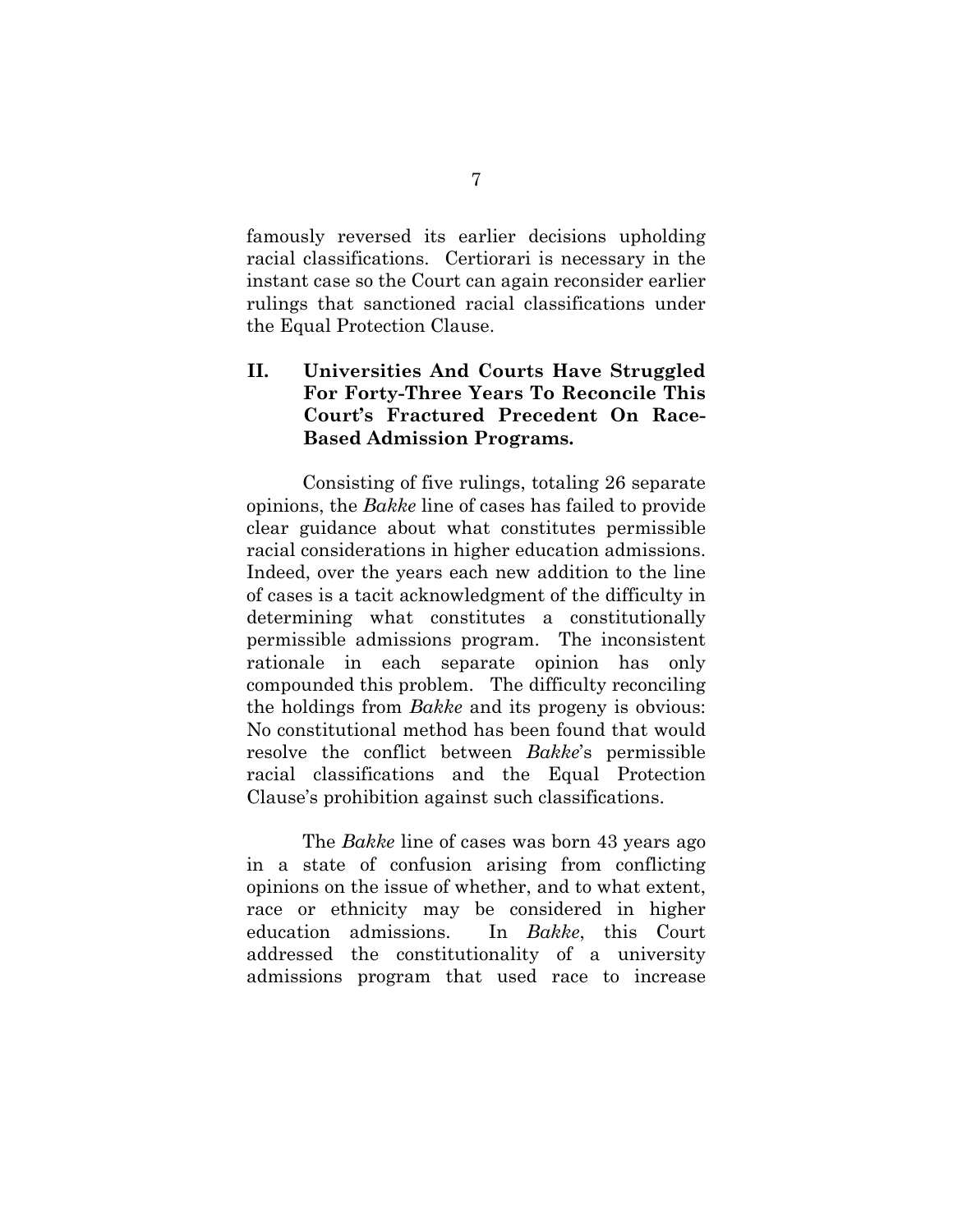minority admissions. 438 U.S. 265. The notion that the Equal Protection Clause allows individuals to be treated differently because of their race in school admissions in order to achieve student body diversity for educational purposes split this Court, as reflected by the "fractured decision in *Bakke*." *Grutter*, 539 U.S. at 325. *Bakke* produced six separate opinions, but no majority. A plurality agreed that the respondent's admission application for medical school had been illegally rejected and that he was entitled to the injunctive relief – admission to the school – granted to him by the lower court. *Bakke*, 438 U.S. at 284-324, 408-21.

Justice Powell wrote an extensive opinion that included a detailed explanation of how he believed schools could devise constitutionally acceptable admissions programs that used racial classifications for the purpose of achieving student body diversity. *Id.* at 319-24, n.55. He attached a copy of Harvard's admissions plan in effect in 1978. That plan, unlike the admissions program before the Court in *Bakke*, was based on the need for student body diversity to achieve educational benefits. But four justices dissented from the portion of Justice Powell's opinion which concluded that a program aimed at student body diversity could be a constitutionally acceptable admissions program while incorporating race as one of its factors. *Id.* at 408-21; *see id*. at 411 (Stevens, J., concurring in the judgment in part and dissenting in part) ("It is therefore perfectly clear that the question whether race can ever be used as a factor in admissions is not an issue in this case, and that discussion of that issue is inappropriate.").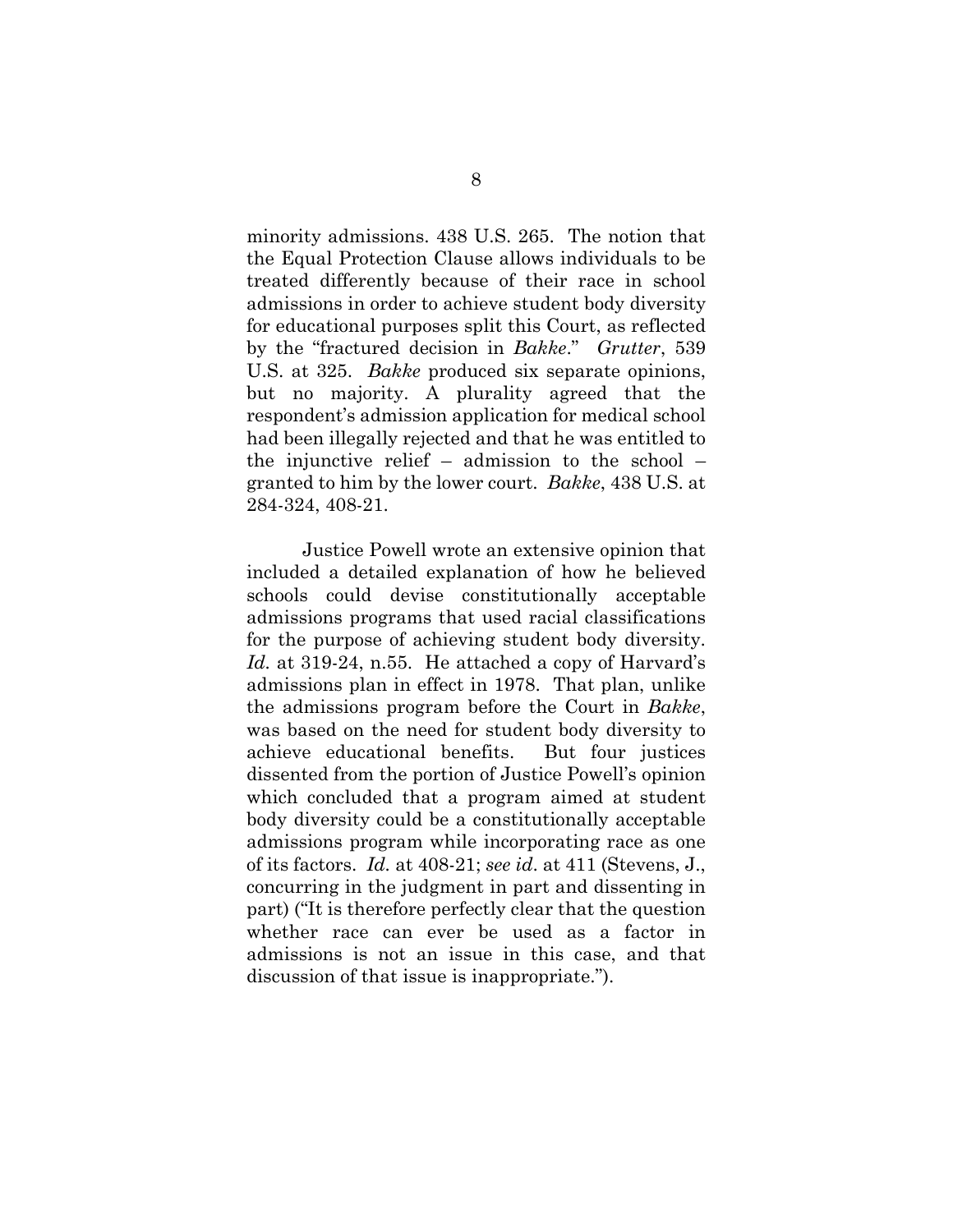Four other justices in *Bakke* concurred with the part of Justice Powell's opinion that described what a race-conscious affirmative action program would need to pass strict scrutiny. However, these four justices dissented from the portion of the Powell opinion that appeared to agree with the lower court ruling prohibiting race from ever being used as a factor in school admissions. *Id.* at 355-79.

The Court had an opportunity to clarify *Bakke*  twenty-five years later when it heard cases involving admissions to the University of Michigan's undergraduate college and law school. *See Gratz v. Bollinger*, 539 U.S. 244 (2003); *Grutter v. Bollinger*, 539 U.S. 306 (2003). In *Gratz*, it was undisputed that the University gave each minority undergraduate applicant twenty additional points in order to "admit 'virtually every qualified . . . applicant' from . . . [minority] groups[.]" 539 U.S. at 253-55. The majority in *Gratz* stated "that the University's use of race in its . . . admission program [must] employ[] 'narrowly tailored measures that further compelling governmental interests,'" *Id.* at 270 (quoting *Adarand Contractors, Inc. v. Pena*, 515 U.S. 200, 227 (1995)). In striking down the race-based admissions program, the majority held that the undergraduate school's policy of "distributing . . . one-fifth of the points needed to guarantee admission" to every minority applicant "solely because of race, is *not* narrowly tailored to achieve the interest in educational diversity," on which the undergraduate school had relied. 539 U.S. at 270 (emphasis added). *Gratz* produced seven divergent opinions: the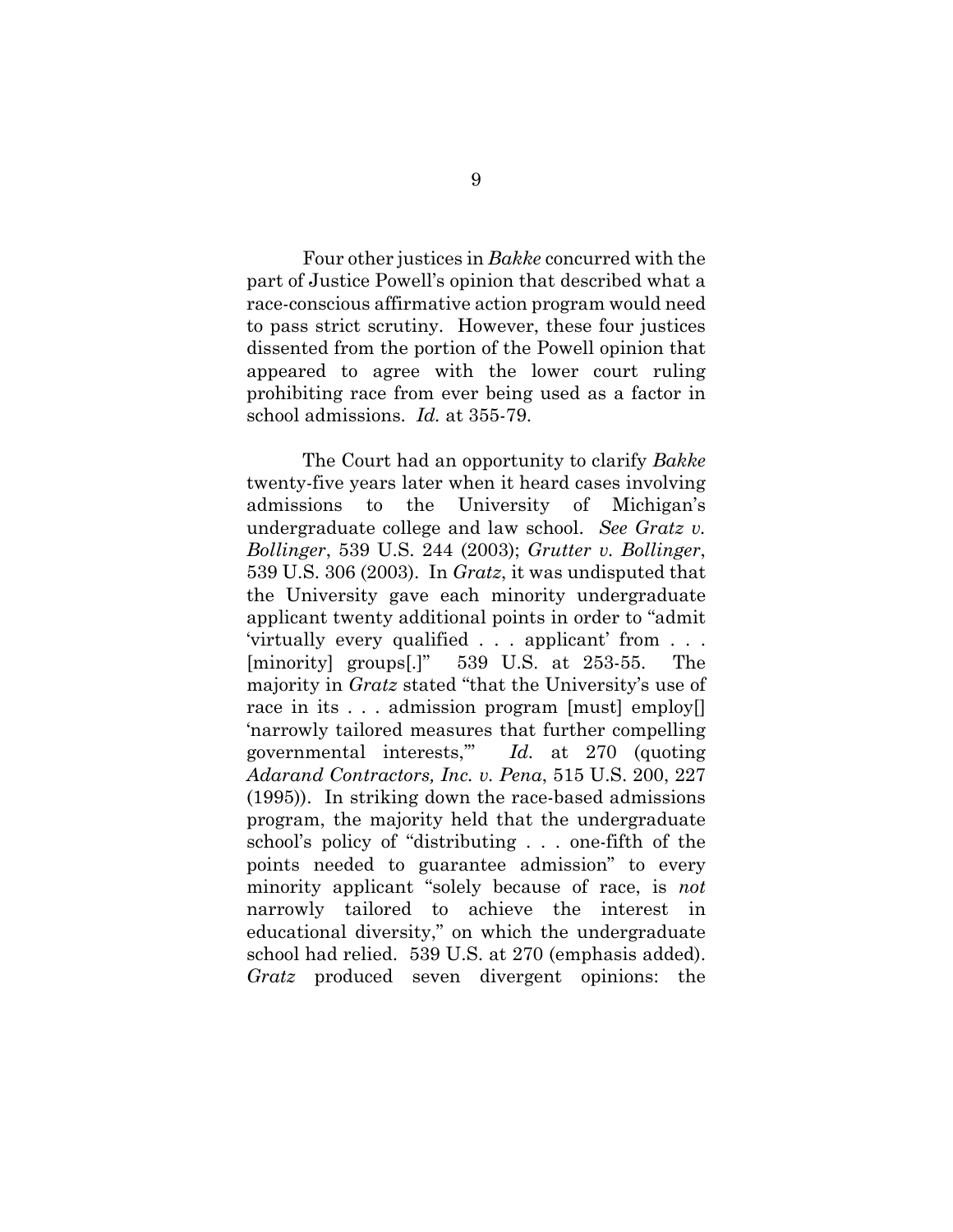majority, two concurrences, a concurrence in the judgment, and three dissents.

In *Grutter*, the Michigan Law School's admissions program claimed it considered race or ethnicity in order to enroll a "critical mass" of minority students so as to produce a diverse student body that, "promotes learning outcomes," and prepares students to work in an increasingly diverse workforce. 539 U.S. at 316, 319, 330. However, these aspirational goals, while admirable, may have little, if anything to do, with what is actually occurring on college campuses. [4](#page-13-0) Such speculative hopes clearly

<span id="page-13-0"></span><sup>4</sup> *See Grutter*, 539 U.S. at 349 (Scalia, J. concurring in part and dissenting in part) (criticizing universities that "talk of multiculturalism and racial diversity," but support "tribalism and racial segregation on their campuses," including "minority only student organizations, separate minority housing opportunities, separate minority student centers, even separate minority only graduation ceremonies"). Recent student demands for the establishment of "safe-zones" on campuses where students are assured of *not* hearing statements with which they disagree, and student protests that shut down speakers who have been invited to campus to speak about racial issues do not reflect tolerance diverse discourse on campuses. *See* Heather Mac Donald, *The Diversity Delusion: How Race and Gender Pampering Corrupt the University and Undermine Our*  Culture (New York: St. Martin's Press, 2018, pp. 1-33).

College and university administrators might promote greater cross-racial understanding and tolerance in their students, not by racially discriminating against applicants for admission to their schools, but by working to make their schools more tolerant of different points of view. Indeed, existing racial preferences in admissions may themselves be perpetuating and negatively affecting the level of racial understanding and tolerance on college campuses.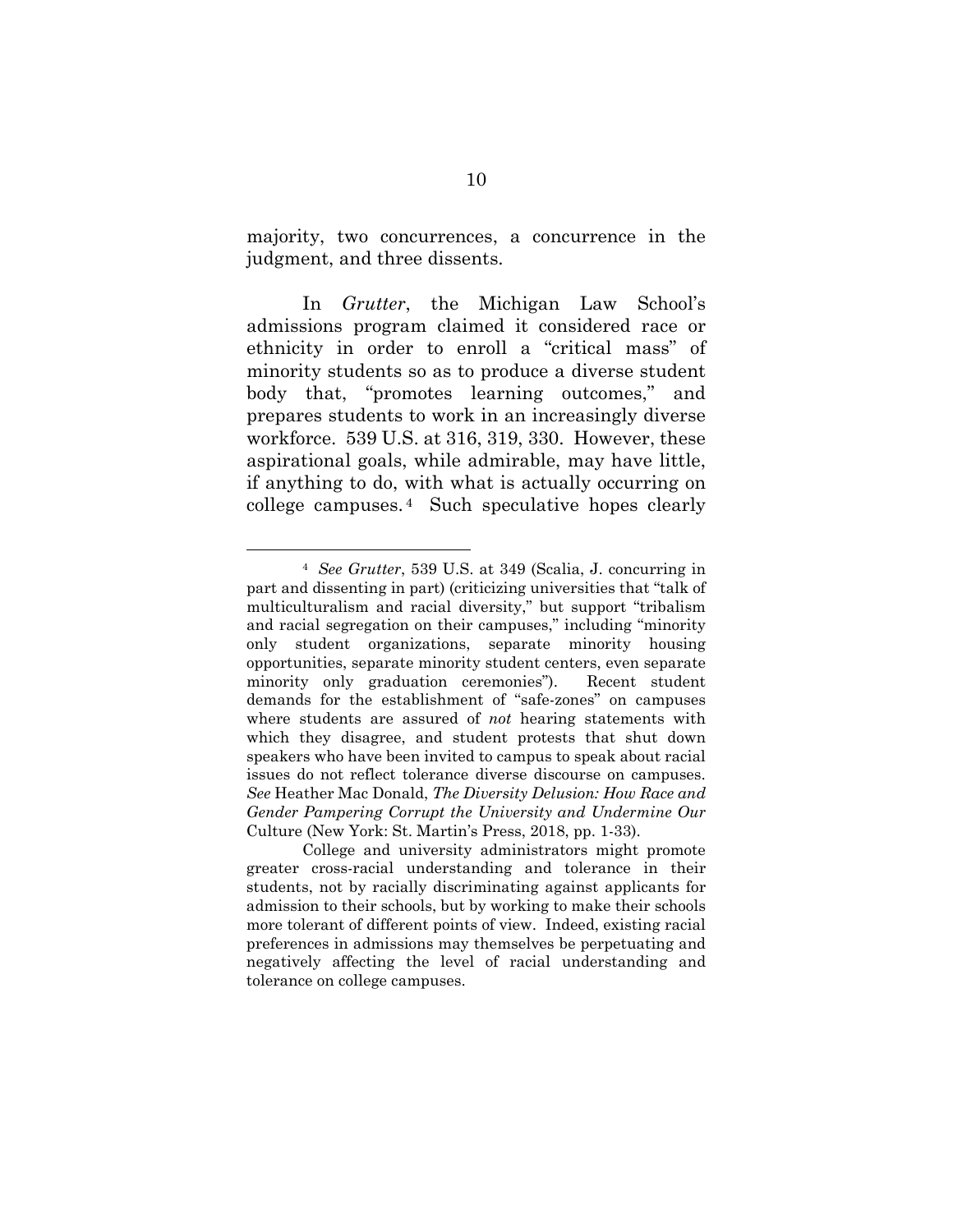should not be justifications for the use of race-based admissions plans.

Again, a fractured Court in *Grutter* generated six written opinions: the opinion of the Court, a concurring opinion, two dissenting opinions, and two opinions concurring in part and dissenting in part. The five-to-four majority held that "student body diversity is a compelling state interest that can justify the use of race in university admissions." *Id.* at 325. *Grutter* did apply the strict scrutiny test to Michigan Law School's racial classifications in its admissions program. *Id.* at 326. *Grutter* then concluded that this program passed the strict scrutiny test and was constitutionally permissible. *Id.* at 337-44.

More recently, two rulings involving the University of Texas failed to reconcile the conflict created by *Bakke*'s college admission exception to the Equal Protection Clause. In *Fisher v. Univ. of Tex.*, 570 U.S. 297, 300-15 (2013) (*Fisher I*), the Court reviewed a challenge to the legality of the Texas' undergraduate admissions plan. While the program did not assign a "numerical value for each applicant" on the basis of race, it did have a goal of creating a "critical mass" of minority students. *Id.* at 301. The Court remanded the case back to the Fifth Circuit Court of Appeals because the University had not been held to "the demanding burden of strict scrutiny articulated in *Grutter.*" *Id.* at 303.

The Court emphasized that "strict scrutiny imposes on the university the ultimate burden of demonstrating, before turning to racial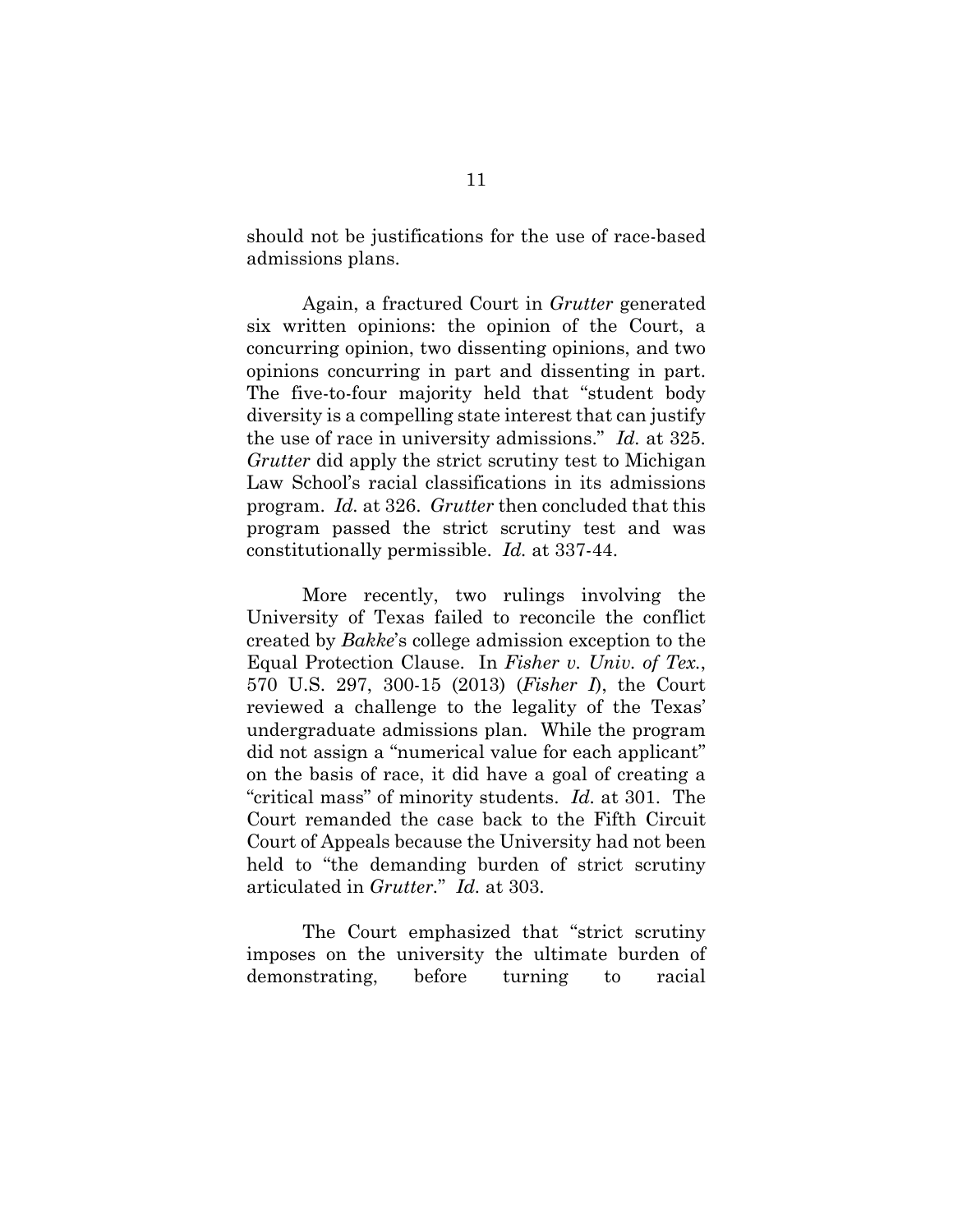classifications, that available, workable race-neutral alternatives do not suffice." *Id.* at 312. Further, the Court explained that "[s]trict scrutiny does not permit a court to accept a school's assertion that its admissions process uses race in a permissible way without a court giving close analysis to the evidence of how the process works in practice." *Id.* at 313. After the case was heard on remand by the Fifth Circuit, it returned to this Court on a second grant of certiorari. *Fisher v. Univ. of Tex*., 136 S. Ct. 2198, 2205 (2016) (*Fisher II*).

In *Fisher II*, this Court ruled in favor of the University of Texas by a 4-3 margin. There were three opinions in *Fisher II*: the opinion of the Court, and two dissenting opinions. The majority in *Fisher II* stated that "a university may institute a raceconscious admissions program as a means of obtaining 'the educational benefits that flow from student body diversity.'" *Id.* at 2210. The four-person majority found that "enrolling a diverse student body 'promotes cross-racial understanding, helps to break down racial stereotypes, and enables students to better understand persons of different races.'" *Id.* (quoting *Grutter*, 539 U.S. at 330). *Fisher II* determined that the University had carried its burden of proving that the use of the admissions plan enacted by the Texas Legislature in 1998 (the Top Ten Percent Plan) [5](#page-15-0) had not achieved sufficient racial diversity." *Id.* at 2210-12.

<span id="page-15-0"></span><sup>5</sup>The Top Ten Percent Law, which guaranteed that individuals graduating from a Texas high school in the top ten percent of their class would be admitted to the University of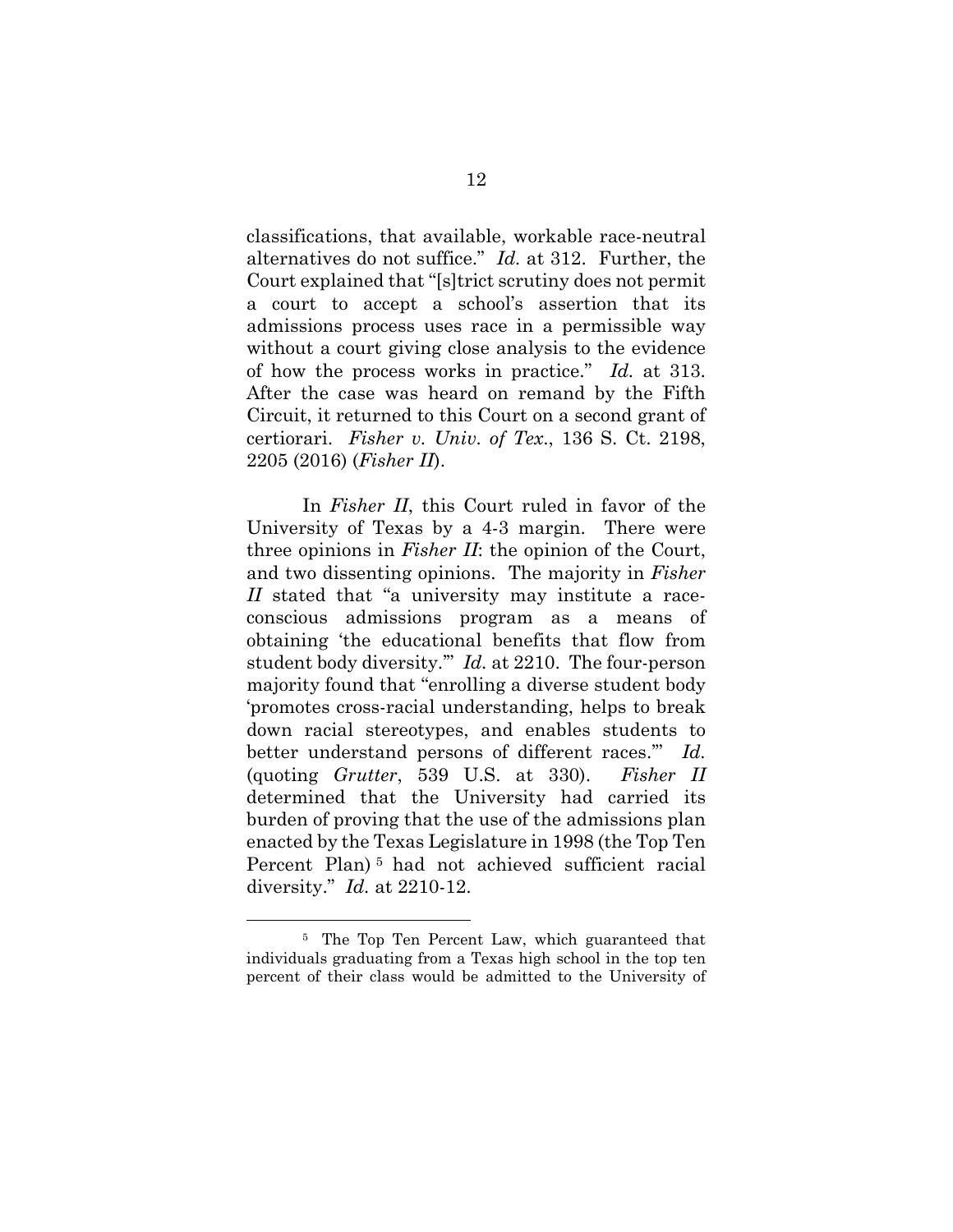The *Fisher II* majority concluded that the University had "met its burden of showing that the admissions policy it used was narrowly tailored," and therefore held the school's admissions program constitutional. *Id.* at 2212-15. *But see*, *id.* at 2232 (Alito, J., dissenting) (referring to the university's purported need for "affirmative action to admit privileged minorities," rather than disadvantaged minorities, as "affirmative action gone wild.").

The splintered rulings in *Bakke, Gratz, Grutter, Fisher I*, and *Fisher II*, show that the law regarding race-conscious school admissions is both in a state of considerable conflict and ambiguity. These convoluted precedents do not constitute a clear road map for schools or lower courts to follow regarding the constitutionality of race-conscious admissions plans.

**III. Given The Conflict And Ambiguity Produced By The** *Bakke* **Line Of Cases, This Court Should Grant Certiorari To Consider Whether It Should Reverse This Line Of Precedent.** 

The *Bakke* line of cases was a well-intended effort by this Court to address the issue of minority admissions in higher education. However, *Bakke* and

Texas was used as a principal part of the admission process for the university through 2004. *Id.* at 2205. As a result of *Grutter*, the admissions process at the University of Texas began to rely on race explicitly in allocating approximately 25 percent of the seats in any given incoming class. *Fisher II*, 136 S. Ct. at 2205- 06.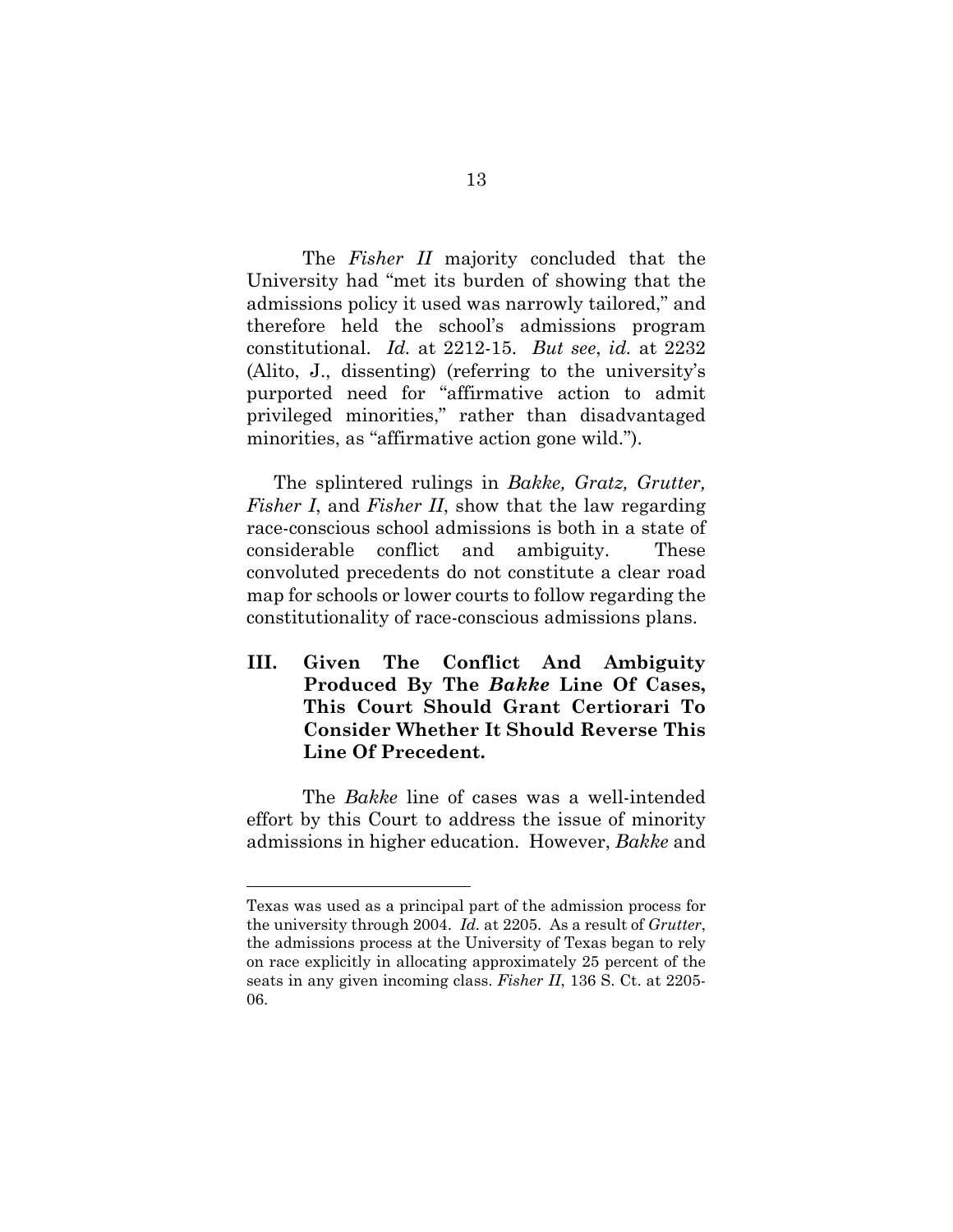its progeny have not provided a method to distinguish between the goal of increasing minority enrollment and the educational benefits flowing from diversity. The Court's strict scrutiny inquiry is *not working.* Quite simply, the strict scrutiny defense provides an opportunity for schools to camouflage their desire to use race-conscious programs to increase minority student admissions. This analysis depends on school rationales that are both subjective and unquantifiable, [6](#page-17-0) and thus cannot meaningfully determine whether race-based programs are narrowly tailored. This alone is sufficient reason to grant review and to reconsider the validity of the *Bakke* line of cases.

Another reason this Court should reconsider *Bakke* and its progeny is the obvious conflict between those holding and the text of the Equal Protection Clause itself. It commands, "no state shall . . . deny *to any person* [7](#page-17-1) within its jurisdiction the equal protection of the laws." (emphasis added). The Fourteenth Amendment contains no exceptions to the Equal Protection Clause's prohibition against the use

<span id="page-17-0"></span><sup>6</sup> For example, how does one objectively correlate the amount of "cross-racial" educational benefit with the percentages of minority students in a class? Such relationships are subjective and cannot be quantified. But the strict scrutiny review provides schools a way to avoid the prohibitions of the Equal Protection Clause by claiming such subjective benefits.

<span id="page-17-1"></span><sup>7</sup> If the framers of the Fourteenth Amendment had wanted to limit the protections of the Equal Protection Clause to African Americans and other racial minorities, the framers would not have used the term "any person" in the text of the Amendment.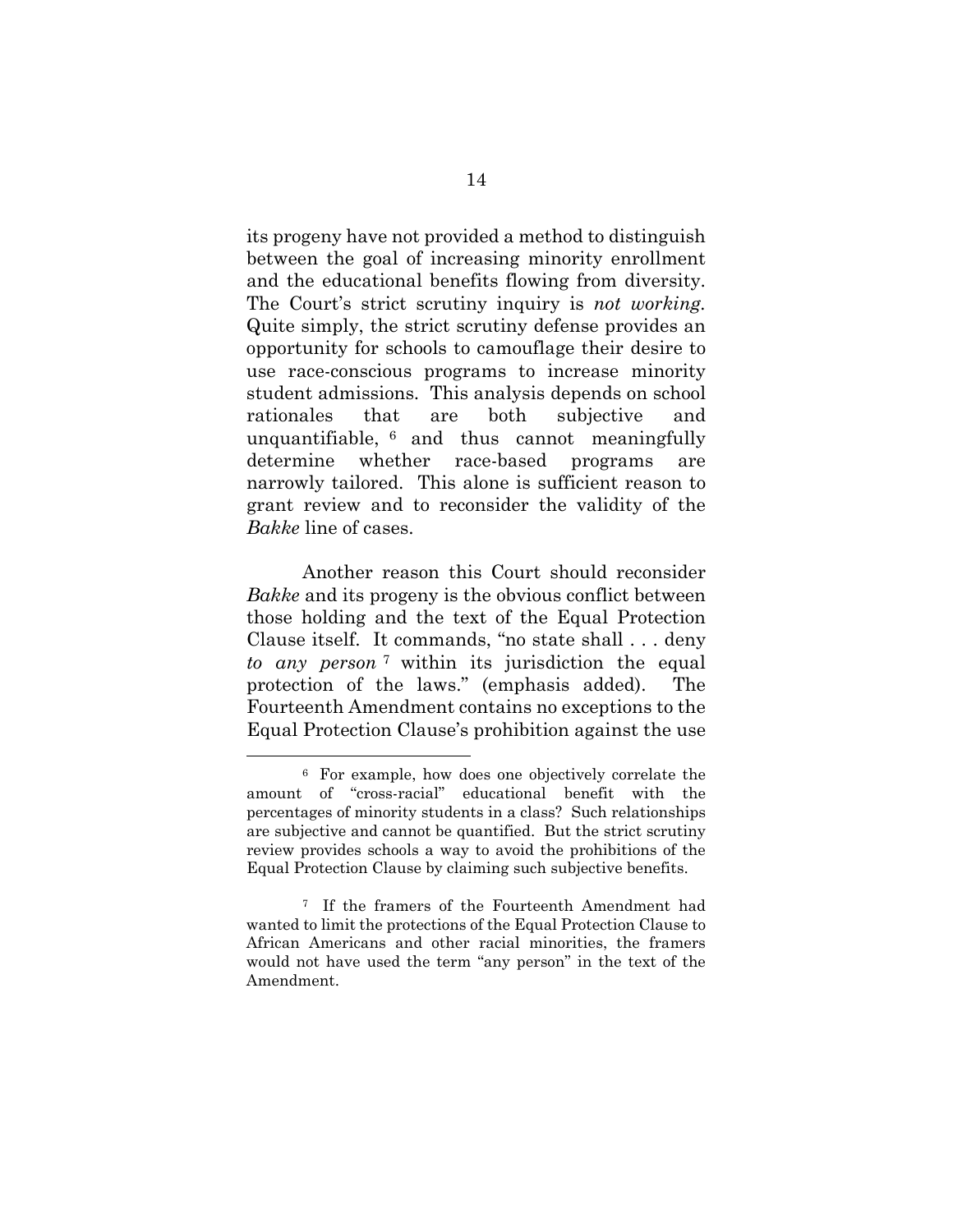of race. This Court has repeatedly stated that the prohibition against racial discrimination adversely affecting an individual is at the very core of the Equal Protection Clause. *See*, *e.g.*, *Richmond v. J. A. Croson Co.*, 488 U.S. 469, 518 (1989) (Kennedy, J., concurring in part and concurring in judgment); *Miller v. Johnson*, 515 U.S. 900, 911 (1995) (O'Connor, J., dissenting) ("At the heart of the Constitution's guarantee of equal protection lies the simple command that the Government must treat citizens as individuals, not as simply components of a racial, religious, sexual or national class.") (citation and internal quotation marks omitted)). Nor does the text of the Fourteenth Amendment refer to strict scrutiny tests or any defenses that may exempt racial classifications from this prohibition. Indeed, the strict scrutiny defense was judicially created and can be judicially abrogated.

Third, the *Bakke* rationale for allowing consideration of race to be used has now been in effect for 43 years. Throughout this time, members of this Court hoped that racial preferences would not be a long-term or permanent fixture in the admissions process. *See Bakke*, 438 U.S. at 403 (Blackmun, J., concurring in the judgment in part and dissenting in part) ("I yield to no one in my earnest hope that the time will come when an 'affirmative action' program is unnecessary and is, in truth, only a relic of the past. I would hope that we could reach this stage within a decade at the most."); *Grutter*, 539 U.S. at 343 ("We expect that 25 years from now, the use of racial preferences will no longer be necessary to further the interest approved today.").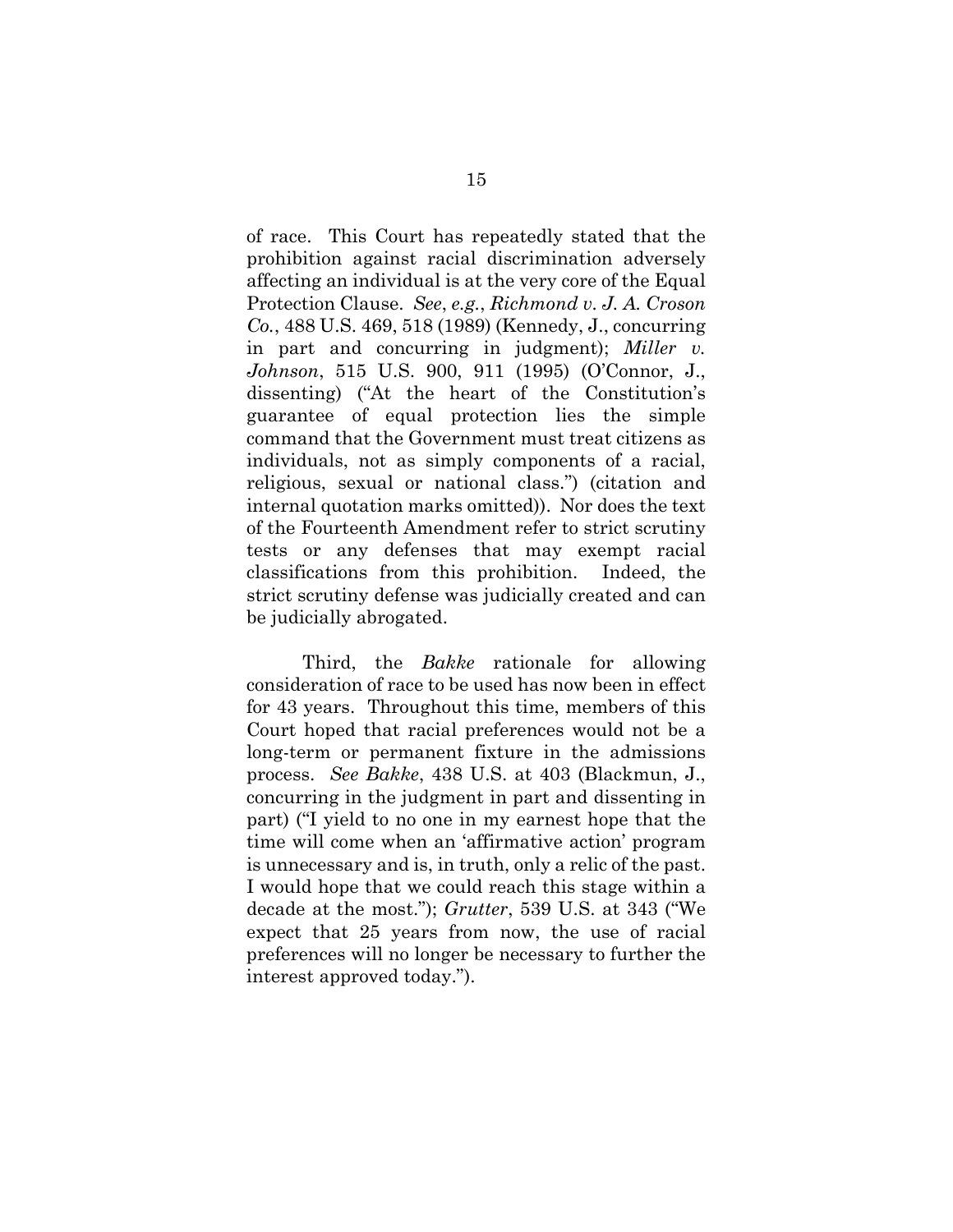It is clear now that race-based admissions preferences will not become "a relic of the past" any time soon. Demands for such preferences have shown no signs of abating. These demands will not end until this Court unequivocally declares that race discrimination in school admissions programs is violative of the Equal Protection Clause. *See Gratz,* 539 U.S. at 281 (Thomas, J., concurring) ("I would hold that a State's use of racial discrimination in higher education admissions is categorically prohibited by the Equal Protection Clause").

 Fourth, in some of the admission cases, the positions advanced by the universities and the testimony offered in support of their strict scrutiny defenses have been quite dubious. *See*, *e.g., Fisher II*, 136 S. Ct. at 2215 (Alito, J., dissenting) ("To the extent that [the University of Texas] has ever moved beyond a plea for deference and identified the relevant interests in more specific terms, its efforts have been *shifting, unpersuasive, and, at times, less than candid*.") (emphasis added).

 For example, as noted in *Fisher II*, the University of Texas' officials had argued in *Fisher I* that they needed to admit minority children of "successful professionals;" however, in *Fisher II*, the school "attempted to disavow ever making the argument." 136 S. Ct. at 2216 (Alito, J., dissenting). To this, Justice Alito responded that the university *did* make the argument in *Fisher I* and that "the argument turns affirmative-action on its head. Affirmative-action programs were created to help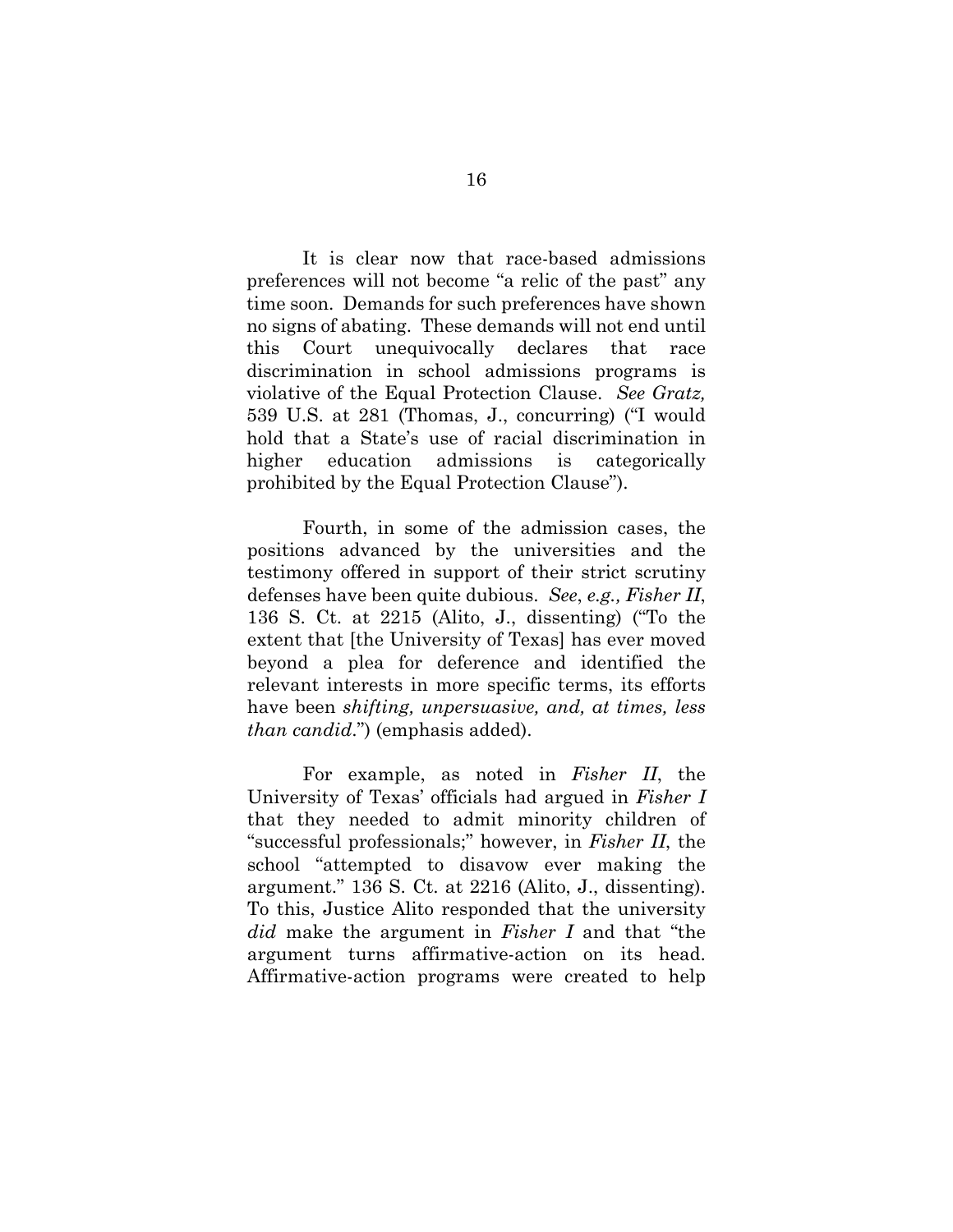disadvantaged students." *Id.* (emphasis added). These "shifting and unpersuasive" representations undercut the credibility of the very university administrators who are requesting that courts allow them to use race-conscious admissions programs, notwithstanding the clear command of the Equal Protection Clause.

Given such examples, it is not surprising that Justice Ginsburg predicted that schools would be less than candid if courts attempted to take away their race-based affirmative action programs. *See Gratz*, 539 U.S. at 304-05 (Ginsburg, J., dissenting) (colleges and universities "may resort to camouflage" or "disguise[]" to protect their race-conscious programs from attack).

One of the core purposes of the Equal Protection Clause is to guarantee that individuals will be free from racial discrimination. Thus, it should come as no surprise that permitting the use of race in admissions has caused nationwide conflict, as well as among members of this Court. *See Schuette v. Coal. to Defend Affirmative Action*, 572 U.S. 291, 325 (2014) (Scalia, J., concurring) ("The Equal Protection Clause 'cannot mean one thing when applied to one individual and something else when applied to another color. If both are not accorded the same protection it is not equal'") (quoting *Bakke*, 438 U.S. at 289-290); *see also, Fisher II*, 136 S. Ct. at 2221 (Alito, J. dissenting).

It is simply wrong to interpret the Equal Protection Clause to give greater importance to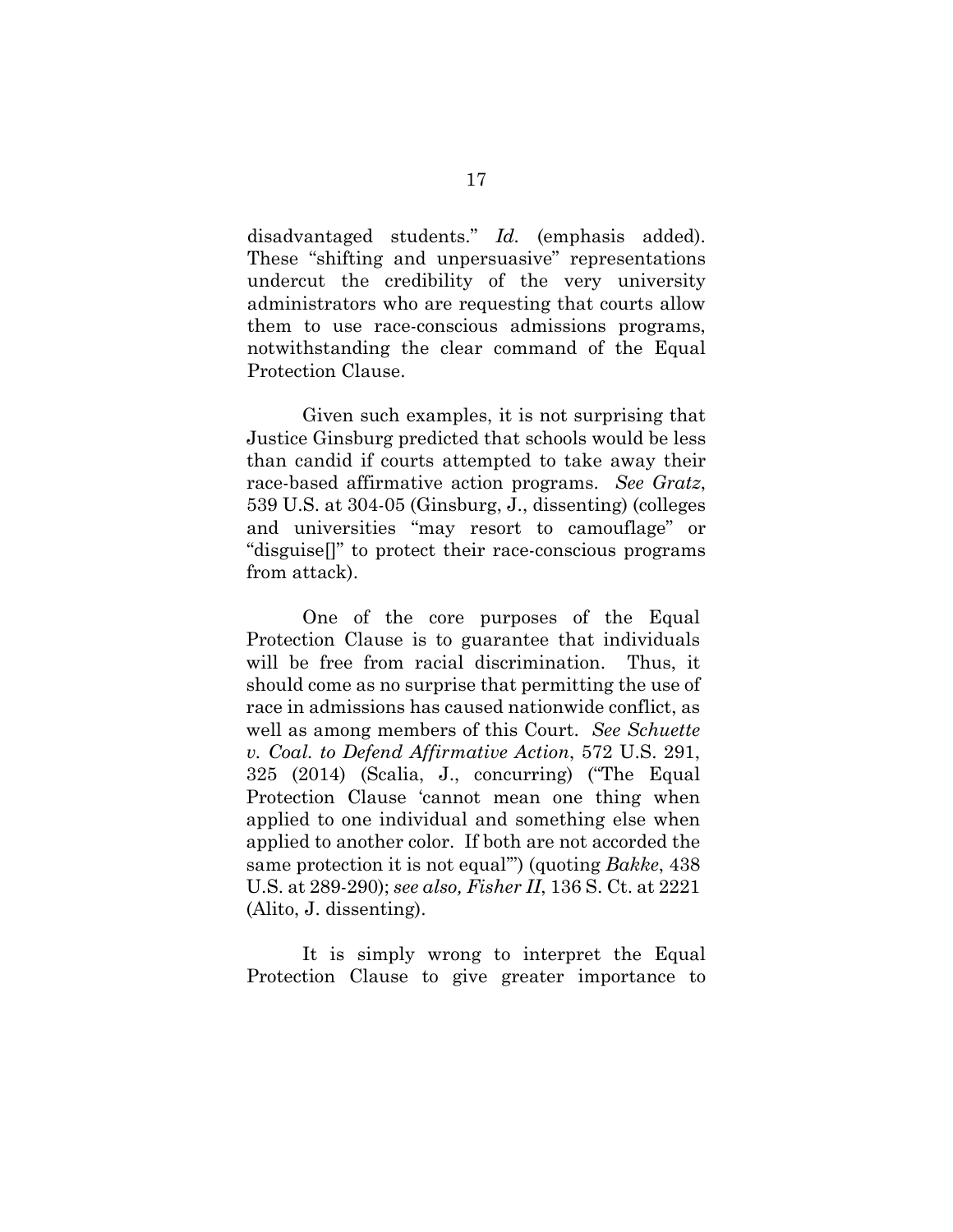increasing the number of minority students at institutions of higher learning based on race than to preventing intentional discrimination against individual applicants because of race. [8](#page-21-0) Achieving racial diversity in education does not compensate for the constitutional injury inflicted on innocent individual applicants from non-preferred racial groups and the harm that that injury does to race relations generally. *See Parents Involved in Cnty. Sch. v. Seattle Sch. Dist.*,[9](#page-21-1) 551 U.S. 701, 759 (2007) (Thomas, J., concurring) ("This type of exclusion, solely on the basis of race, is precisely the sort of government action that pits the races against one another, exacerbates racial tension, and 'provoke[s] resentment,'" citing *Adarand*, 515 U.S. at 241).

<span id="page-21-0"></span><sup>8</sup> Increased racial diversity in student bodies is a laudable goal; however, a laudable goal does not justify the use of *any* means to achieve that goal. Means that are violative of the Equal Protection Clause's core purpose of prohibiting racial discrimination should not be deemed constitutionally acceptable, particularly where race-neutral methods exist to achieve that goal.

<span id="page-21-1"></span><sup>9</sup> This ruling addressed the constitutionality of racebased student assignment plans for K-12 schools. *Parents Involved*, 551 U.S. at 709-10. It did not concern admissions programs for higher education. However, some of its language is applicable to issues in this case.